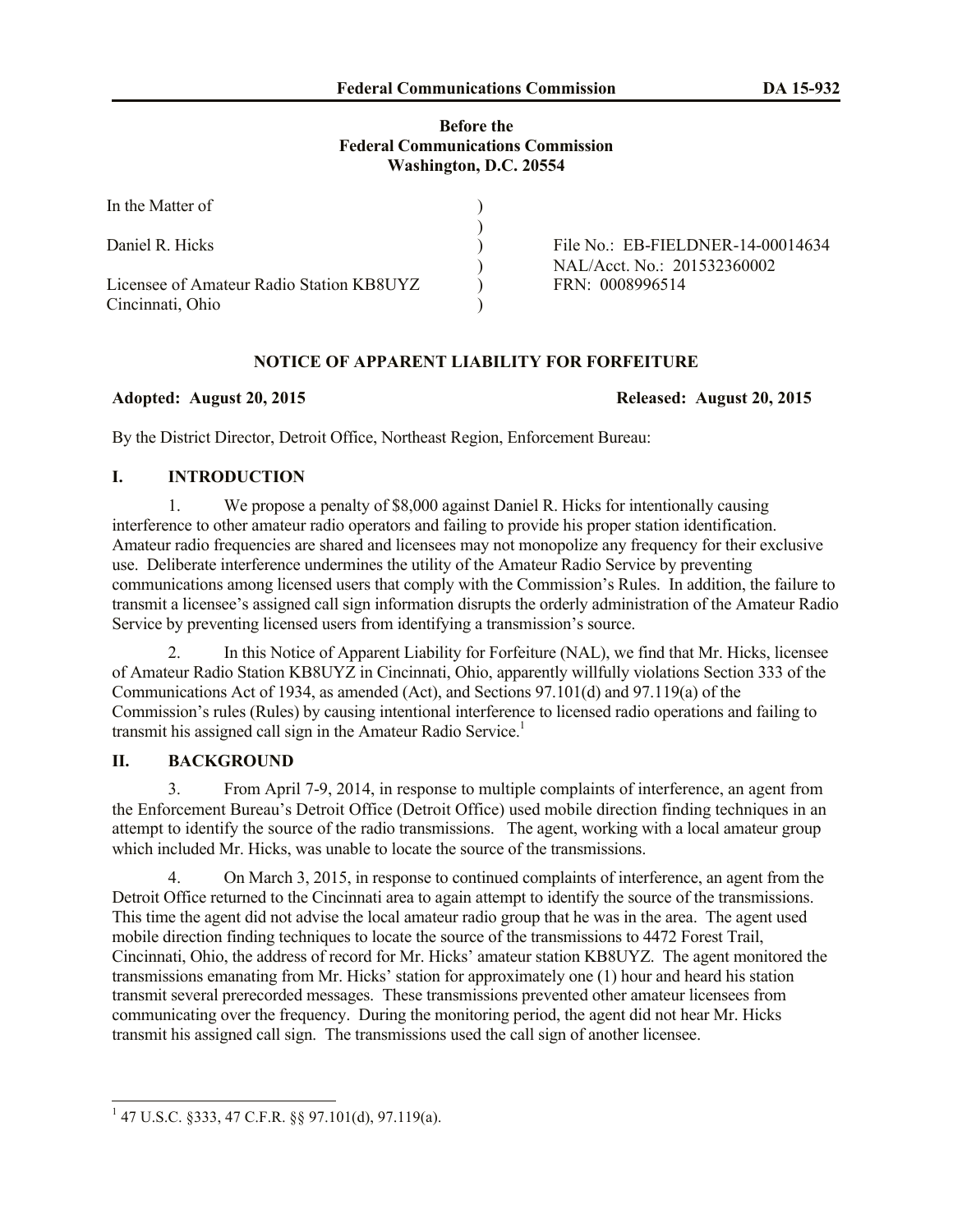#### **III. DISCUSSION**

5. Section 503(b) of the Act provides that any person who willfully or repeatedly fails to comply substantially with the terms and conditions of any license, or willfully or repeatedly fails to comply with any of the provisions of the Act or of any rule, regulation, or order issued by the Commission thereunder, shall be liable for a forfeiture penalty.<sup>2</sup> Section  $312(f)(1)$  of the Act defines "willful" as the "conscious and deliberate commission or omission of [any] act, irrespective of any intent to violate" the law.<sup>3</sup> The legislative history to Section  $312(f)(1)$  of the Act clarifies that this definition of willful applies to both Sections 312 and 503(b) of the Act, $4$  and the Commission has so interpreted the term in the Section 503(b) context.<sup>5</sup> The Commission may also assess a forfeiture for violations that are merely repeated, and not willful.<sup>6</sup> The term "repeated" means the commission or omission of such act more than once or for more than one day. $<sup>7</sup>$ </sup>

### **A. Causing Intentional Interference to Licensed Communications**

6. We find that the evidence in this case is sufficient to establish that Mr. Hicks willfully and repeatedly violated Section 333 of the Act and Section 97.101(d) of the Rules. Section 333 of the Act states that "[n]o person shall willfully or maliciously interfere with or cause interference to any radio communications of any stations licensed or authorized by or under the Act or operated by the United States Government.<sup>38</sup> The legislative history for Section 333 of the Act identifies willful and malicious interference as "intentional jamming, deliberate transmission on top of the transmissions of authorized users already using specific frequencies in order to obstruct their communications, repeated interruptions, and the use and transmission of whistles, tapes, records, or other types of noisemaking devices to interfere with the communications or radio signals of other stations."<sup>9</sup> Section 97.101(d) of the Rules states that "[n]o amateur operator shall willfully or maliciously interfere with or cause interference to any radio communication or signal."<sup>10</sup>

 $3$  47 U.S.C. § 312(f)(1).

 $^{4}$  H.R. Rep. No. 97-765, 97<sup>th</sup> Cong. 2d Sess. 51 (1982) ("This provision [inserted in Section 312] defines the terms 'willful' and 'repeated' for purposes of section 312, and for any other relevant section of the act (e.g., Section 503) .... As defined[,] ... 'willful' means that the licensee knew that he was doing the act in question, regardless of whether there was an intent to violate the law.").

5 *See, e.g.*, *Southern California Broadcasting Co.*, Memorandum Opinion and Order, 6 FCC Rcd 4387, 4388, para. 5 (1991), *recons. denied*, 7 FCC Rcd 3454 (1992).

6 *See, e.g.*, *Callais Cablevision, Inc.*, Notice of Apparent Liability for Monetary Forfeiture, 16 FCC Rcd 1359, 1362, para. 10 (2001) (*Callais Cablevision, Inc.*) (proposing a forfeiture for, *inter alia*, a cable television operator's repeated signal leakage).

<sup>7</sup> Section 312(f)(2) of the Act, 47 U.S.C. § 312(f)(2), which also applies to violations for which forfeitures are assessed under Section 503(b) of the Act, provides that "[t]he term 'repeated', when used with reference to the commission or omission of any act, means the commission or omission of such act more than once or, if such commission or omission is continuous, for more than one day." *See Callais Cablevision, Inc.*, 16 FCC Rcd at 1362, para. 9.

 $847$  U.S.C. § 333.

 $^{9}$  H.R. Rep. No. 101-316, at 8 (1989).

<sup>10</sup> 47 C.F.R. § 97.101(d). *See* 47 C.F.R. § 97.101(a) (stating that "each amateur radio station must be operated in accordance with good engineering and good amateur practice").

 $^{2}$  47 U.S.C. § 503(b).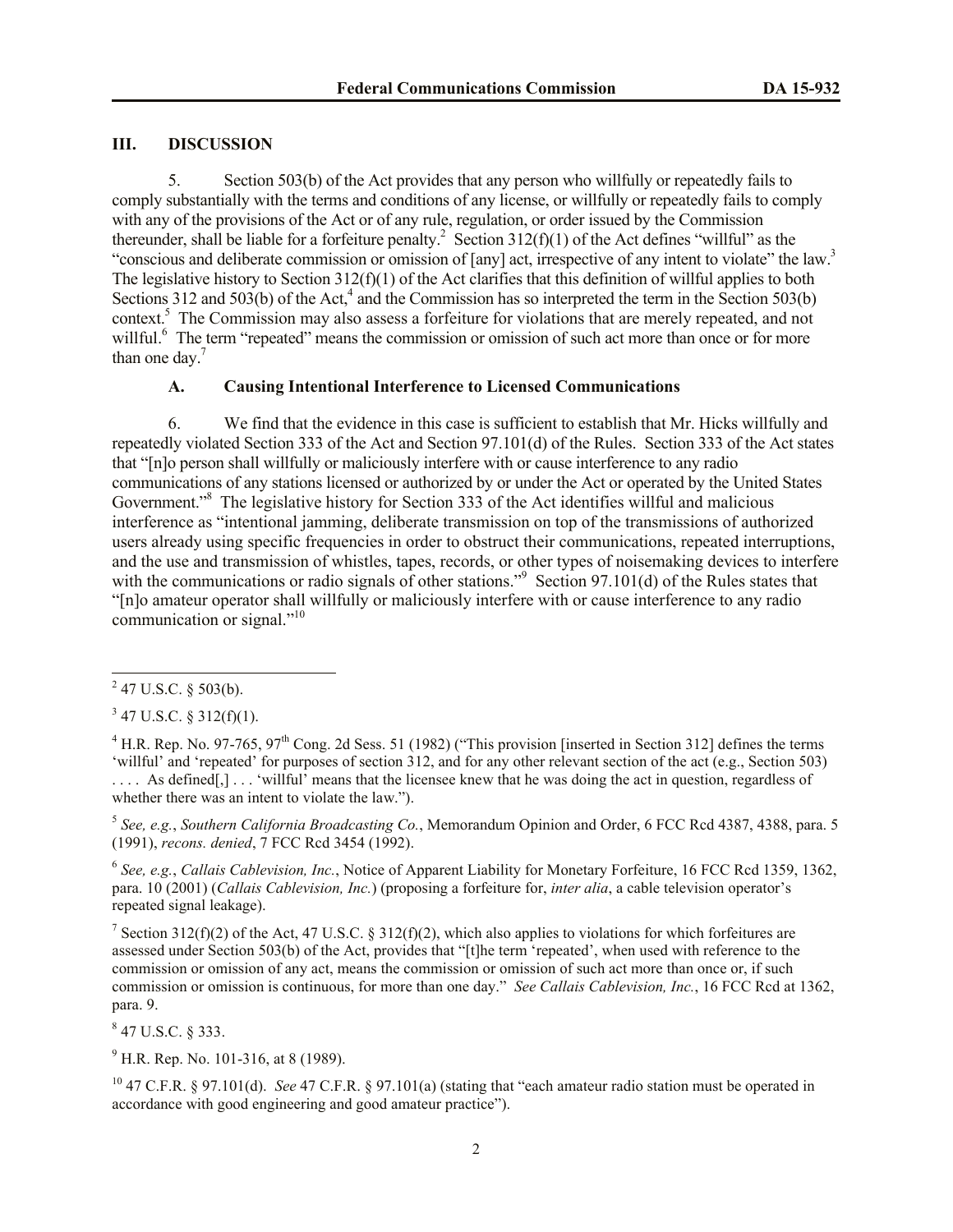7. On March 5, 2015, an agent from the Detroit Office located the source of interference to the address of record for Mr. Hicks' amateur station, KB8UYZ. The agent heard Mr. Hicks' amateur radio station intentionally interfering with other amateur licensees by transmitting a prerecorded message and a false call sign. These transmissions were a deliberate act to prevent other amateur radio operators from conducting legitimate communications. Based on the evidence before us, we find that Mr. Hicks apparently and willfully violated Section 333 of the Act and Section 97.101(d) of the Rules by intentionally interfering with other licensed amateur radio communications.

# **B. Failure to Transmit a Legitimate Call Sign Identification**

8. The evidence in this case also is sufficient to establish that Mr. Hicks violated Section 97.119(a) of the Rules. Section 97.119(a) of the Rules states that "[e]ach amateur station . . . must transmit its assigned call sign on its transmitting channel at the end of each communication, and at least every 10 minutes during a communication, for the purpose of clearly making the source of the transmissions from the station known to those receiving the transmissions." Section 97.119(a) further states that "[n]o station may transmit . . . any call sign not authorized to the station."<sup>11</sup> On March 5, 2015, an agent from the Detroit Office monitored several frequencies for approximately one (1) hour and heard transmissions from Mr. Hicks' station in which he failed to transmit his assigned call sign. Instead, the transmissions were identified with the call sign assigned to another amateur radio operator. Based on the evidence before us, we find that Mr. Hicks apparently willfully violated Section 97.119(a) of the Rules by failing to transmit his assigned call sign.

# **C. Proposed Forfeiture**

9. Pursuant to the Commission's *Forfeiture Policy Statement* and Section 1.80 of the Rules, the base forfeiture amount for interference is \$7,000 and the base forfeiture amount for failure to provide station identification is  $$1,000$ <sup>12</sup> We retain the discretion, however, to issue a higher or lower forfeiture than provided in the *Forfeiture Policy Statement* or to apply alternative or additional sanctions as permitted by statute, subject to the statutory cap.<sup>13</sup> In assessing the monetary forfeiture amount, we must take into account the statutory factors set forth in Section  $503(b)(2)(E)$  of the Act, which include the nature, circumstances, extent, and gravity of the violations, and with respect to the violator, the degree of culpability, any history of prior offenses, ability to pay, and other such matters as justice may require.<sup>14</sup>

10. Therefore, applying the *Forfeiture Policy Statement*, Section 1.80 of the Rules, and the statutory factors to the instant case, we conclude that Mr. Hicks is apparently liable for a forfeiture in the amount of eight thousand dollars (\$8,000).

#### **IV. ORDERING CLAUSES**

11. Accordingly, **IT IS ORDERED** that, pursuant to Section 503(b) of the Act and Sections 0.111, 0.204, 0.311, 0.314, and 1.80 of the Rules, Daniel R. Hicks is hereby **NOTIFIED** of this **APPARENT LIABILITY FOR A FORFEITURE** in the amount of eight thousand dollars (\$8,000) for

 $\overline{a}$ 

 $11$  47 C.F.R. § 97.119(a).

<sup>&</sup>lt;sup>12</sup> *The Commission's Forfeiture Policy Statement and Amendment of Section 1.80 of the Rules to Incorporate the Forfeiture Guidelines*, Report and Order, 12 FCC Rcd 17087 (1997) (*Forfeiture Policy Statement*), *recons. denied*, 15 FCC Rcd 303 (1999); 47 C.F.R. § 1.80.

 $13$  47 C.F.R. § 1.80(b)(8), Note ("The Commission and its staff retain the discretion to issue a higher or lower forfeiture than provided in the guidelines, to issue no forfeiture at all, or to apply alternative or additional sanctions as permitted by statute.").

 $14$  47 U.S.C. § 503(b)(2)(E).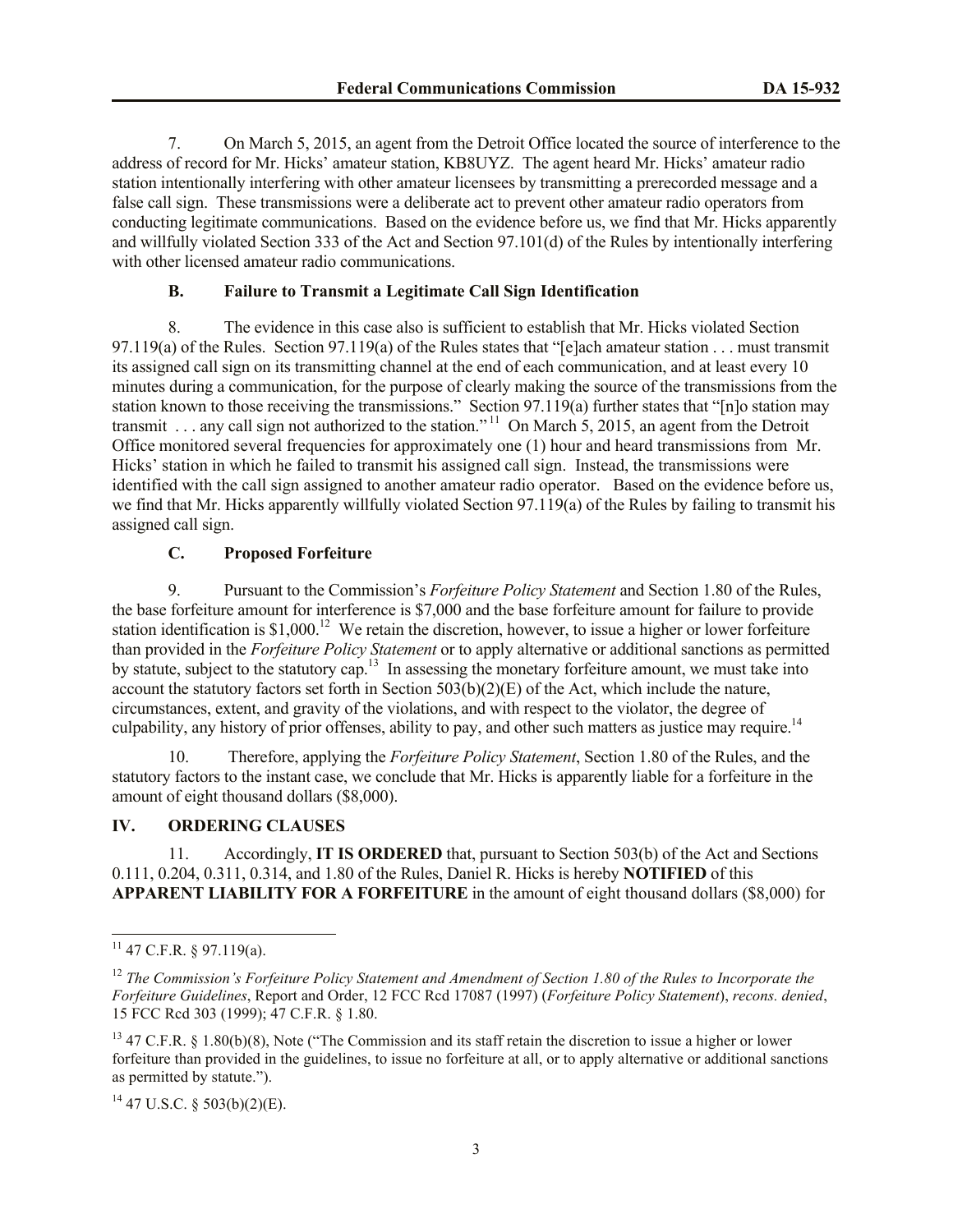willful and repeated violations of Section 333 of the Act and Sections 97.101(d), and 97.119(a) of the Rules. 15

12. **IT IS FURTHER ORDERED** that, pursuant to Section 1.80 of the Rules, within thirty (30) calendar days of the release date of this Notice of Apparent Liability for Forfeiture, Daniel R. Hicks **SHALL PAY** the full amount of the proposed forfeiture or **SHALL FILE** a written statement seeking reduction or cancellation of the proposed forfeiture.<sup>16</sup>

13. Payment of the forfeiture must be made by check or similar instrument, wire transfer, or credit card, and must include the NAL/Account Number and FRN referenced above. Daniel R. Hicks shall also send electronic notification on the date said payment is made to NER-Response@fcc.gov. Regardless of the form of payment, a completed FCC Form 159 (Remittance Advice) must be submitted.<sup>17</sup> When completing the FCC Form 159, enter the Account Number in block number 23A (call sign/other ID) and enter the letters "FORF" in block number 24A (payment type code). Below are additional instructions that should be followed based on the form of payment selected:

- Payment by check or money order must be made payable to the order of the Federal Communications Commission. Such payments (along with the completed Form 159) must be mailed to Federal Communications Commission, P.O. Box 979088, St. Louis, MO 63197-9000, or sent via overnight mail to U.S. Bank – Government Lockbox #979088, SL-MO-C2-GL, 1005 Convention Plaza, St. Louis, MO 63101.
- Payment by wire transfer must be made to ABA Number 021030004, receiving bank TREAS/NYC, and Account Number 27000001. To complete the wire transfer and ensure appropriate crediting of the wired funds, a completed Form 159 must be faxed to U.S. Bank at (314) 418-4232 on the same business day the wire transfer is initiated.
- Payment by credit card must be made by providing the required credit card information on FCC Form 159 and signing and dating the Form 159 to authorize the credit card payment. The completed Form 159 must then be mailed to Federal Communications Commission, P.O. Box 979088, St. Louis, MO 63197-9000, or sent via overnight mail to U.S. Bank – Government Lockbox #979088, SL-MO-C2-GL, 1005 Convention Plaza, St. Louis, MO 63101.

14. Any request for making full payment over time under an installment plan should be sent to: Chief Financial Officer—Financial Operations, Federal Communications Commission, 445 12th Street, S.W., Room 1-A625, Washington, D.C. 20554.<sup>18</sup> Questions regarding payment procedures should be directed to the Financial Operations Group Help Desk by phone, 1-877-480-3201, or by e-mail, ARINQUIRIES@fcc.gov.

15. The written statement seeking reduction or cancellation of the proposed forfeiture, if any, must include a detailed factual statement supported by appropriate documentation and affidavits pursuant to Sections 1.16 and 1.80(f)(3) of the Rules.<sup>19</sup> Mail the written statement to Federal Communications Commission, Enforcement Bureau, Northeast Region, Detroit Office, 24897 Hathaway Street, Farmington

 $\overline{a}$ 

<sup>15</sup> 47 U.S.C. §§ 333, 503(b); 47 C.F.R. §§ 0.111, 0.204, 0.311, 0.314, 1.80, 97.101(d), and 97.119(a).

<sup>16</sup> 47 C.F.R. § 1.80.

<sup>&</sup>lt;sup>17</sup> An FCC Form 159 and detailed instructions for completing the form may be obtained at http://www.fcc.gov/Forms/Form159/159.pdf.

<sup>18</sup> *See* 47 C.F.R. § 1.1914.

 $19$  47 C.F.R. §§ 1.16, 1.80(f)(3).